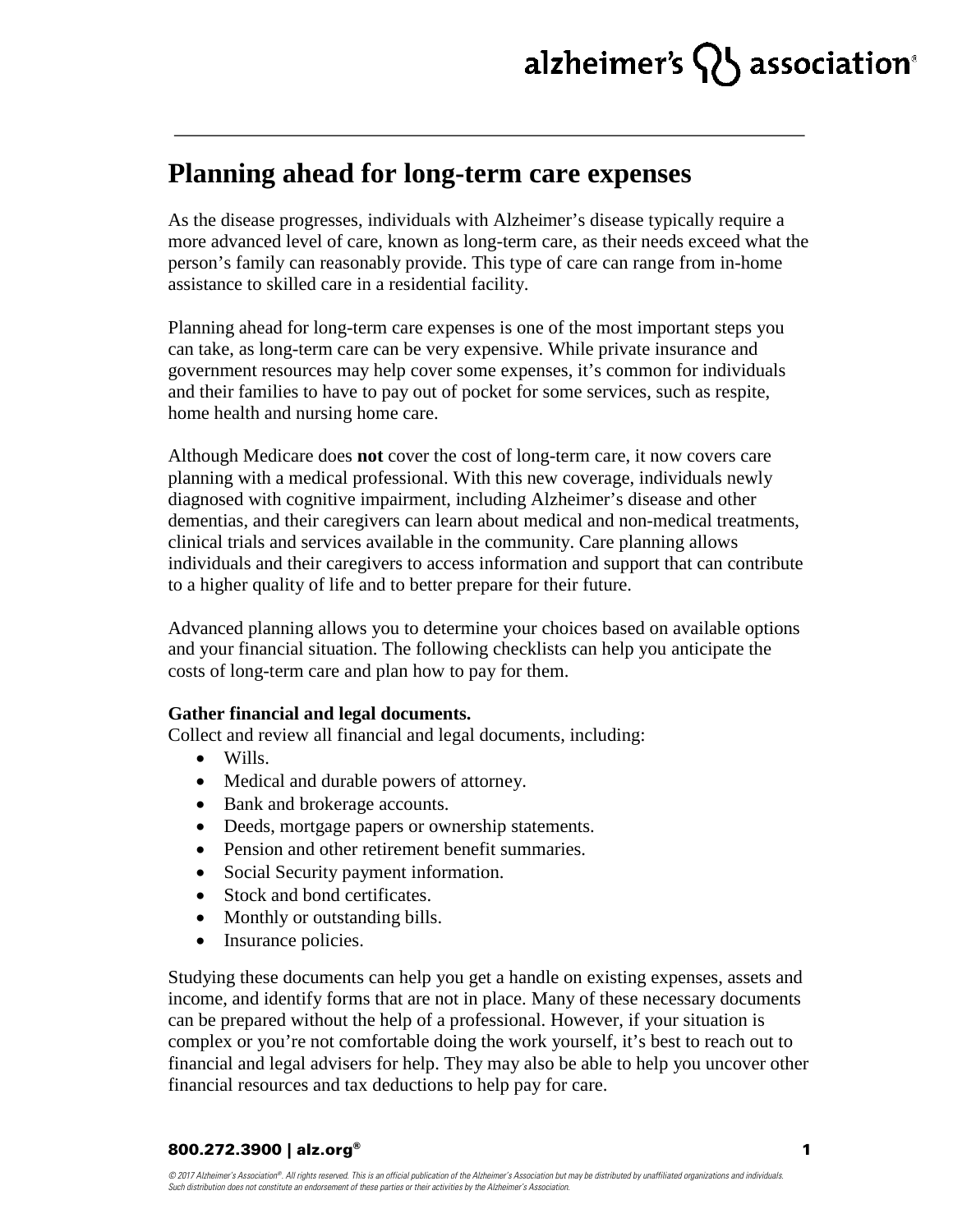# alzheimer's  $\{ \}$  association $^{\circ}$

#### **Estimate the costs of care.**

In planning for long-term care, consider all the costs you might face now and in the future. Keep in mind that Alzheimer's is a progressive disease, so the type and level of care a person needs will change over time. Costs may include:

- In-home care services.
- Residential care services, including assisted living and nursing homes.
- Ongoing medical treatment not covered by insurance and treatment for other medical conditions.
- Prescription drugs.
- Personal care supplies.
- Adult day services.

### **Explore financial resources to cover costs.**

Consider both private and government resources when planning for long-term care. These include:

- Insurance, including government insurance programs.
	- o Medicare or a supplemental insurance policy.
	- o Disability insurance from an employer-paid plan or personal policy.
	- o Group employee plan or retiree medical coverage.
	- o Life insurance and long-term care insurance, which is usually not available for purchase after symptoms of Alzheimer's disease appear.
- Government help.
	- o Social Security Disability Income (SSDI) for workers under age 65.
	- o Supplemental Security Income (SSI).
	- o Medicaid.
	- o Veterans' benefits.
	- o Tax deductions and credits, such as the Household and Dependent Care Credit.
- Community support, including low- or no-cost support services, respite care, support groups, transportation and meal delivery.
- Retirement benefits, including individual retirement accounts (IRAs) and employee-funded retirement plans, such as a 401(k), 403(b) and Keogh.
- Personal savings and assets, including stocks, bonds, savings accounts, real estate and personal property, such as jewelry or artwork.

### **Long-term care insurance.**

Once an individual is diagnosed with Alzheimer's, he or she will likely not qualify for long-term care insurance coverage. However, if long-term care insurance is already in place upon diagnosis, carefully review the policy to find answers to the following questions:

- Is Alzheimer's covered? Most policies say they cover the disease, but take a closer look to be sure.
- When can the person with dementia begin to collect benefits? Most policies require a defined level of physical or cognitive impairment.

### 800.272.3900 | alz.org®